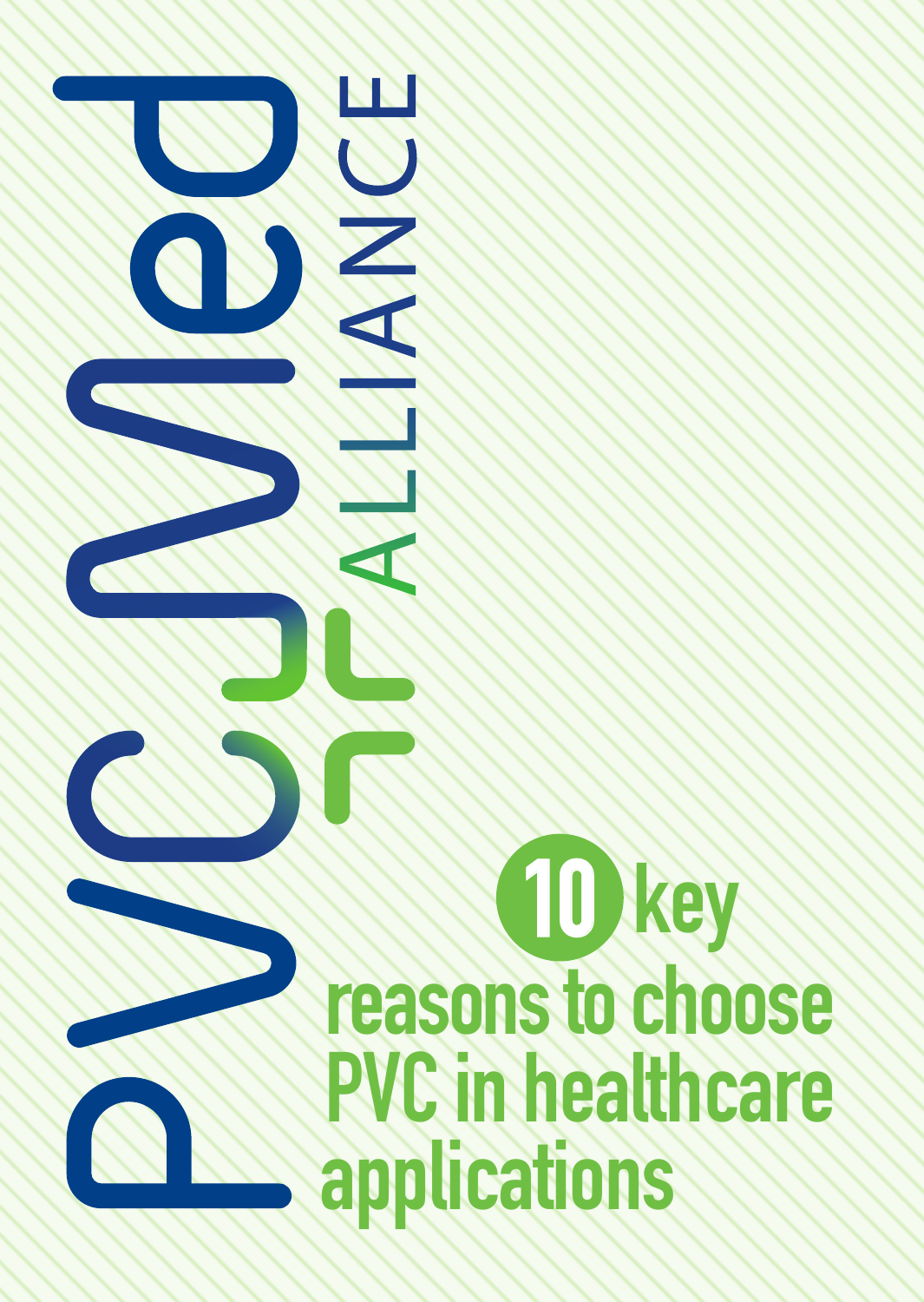

**1**

## **High safety**

#### **PVC, also known as vinyl, has been safely used in disposable medical device applications for over 60 years**

- 1One of the first applications of PVC dates back to the 1950's during the Korean War when PVC blood bags proved to be both safer and more reliable than glass for treating injured soldiers on the battlefield
- 1Stringent European Pharmacopoeia Monographs exist for PVC for use in disposable applications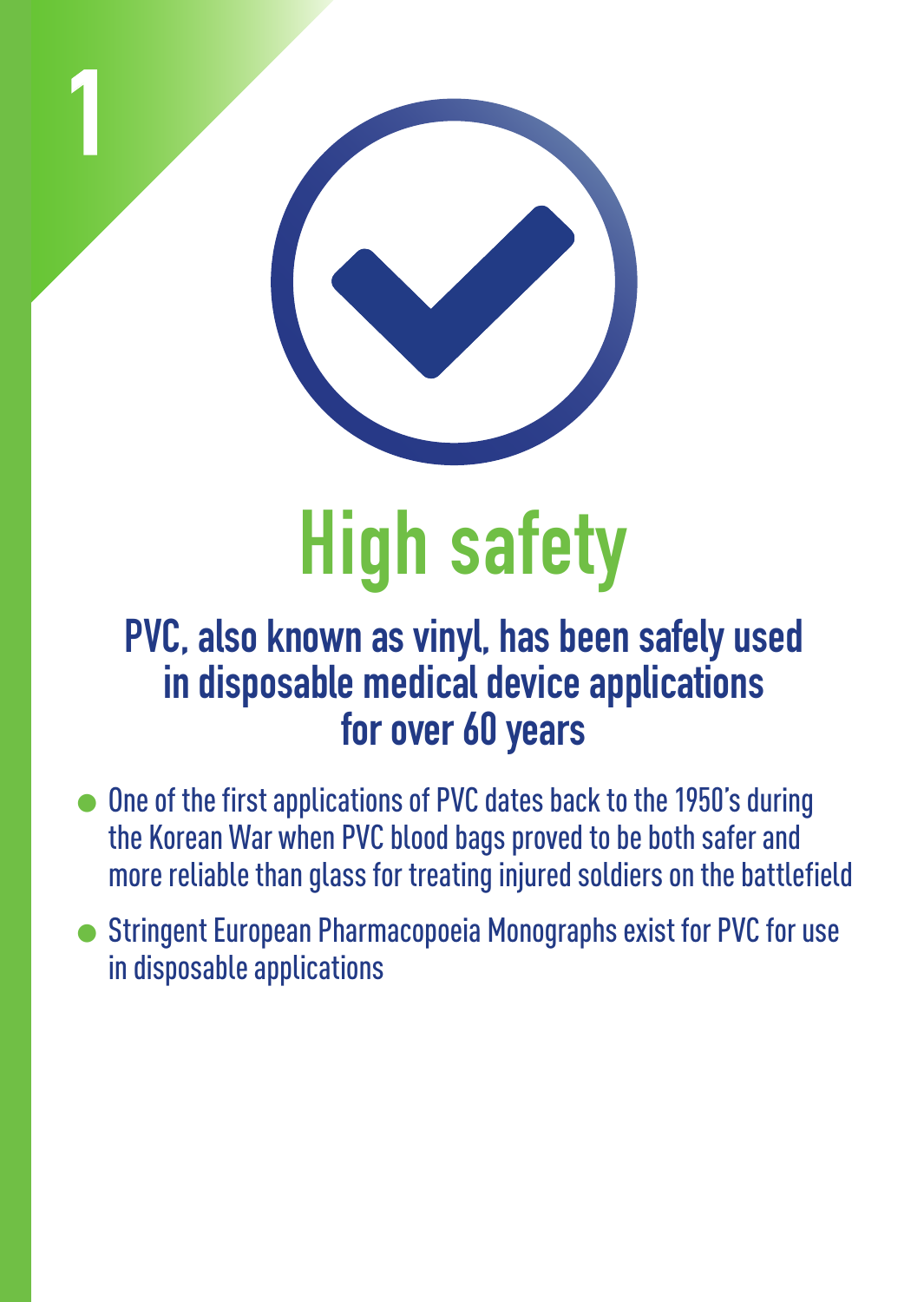

## **Wide diversity**

#### **PVC is extensively used throughout the healthcare industry including in**

- 1Artificial skin in emergency burns treatment
- 1Blood and plasma transfusion sets
- 1Blood vessels for artificial kidneys
- 1Catheters and cannulae
- **Blood bags**

**2**

- 1Containers for intravenous solution giving sets
- $\bullet$  Endotracheal tubing
- $\bullet$  Feeding and pressure monitoring tubing
- $\bullet$  Seamless flooring, ceiling and wall coverings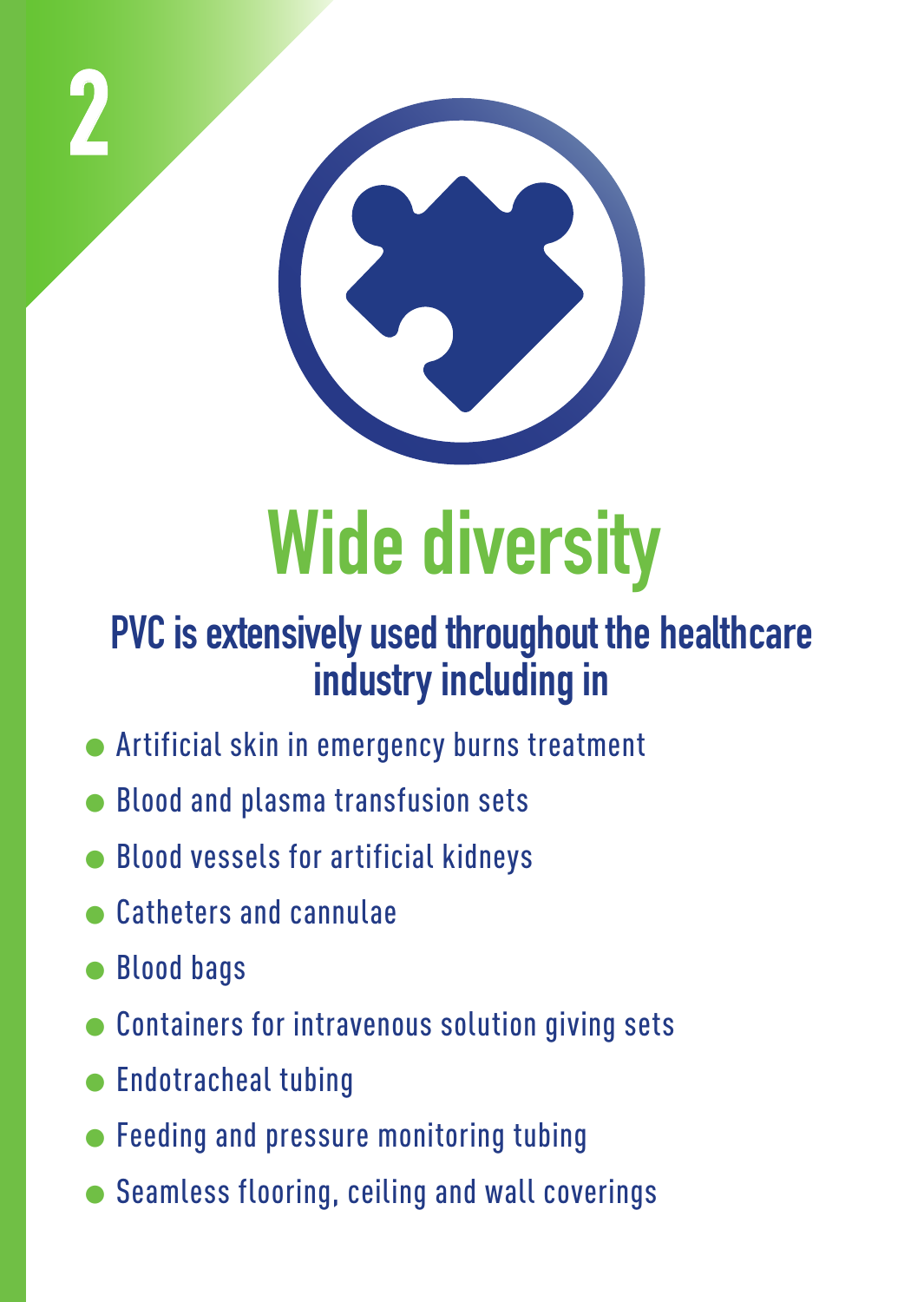

# **The widest range of benefits**

**PVC has made it possible for patients and healthcare professionals to access many medical applications thanks to its** 

- **Biocompatibility**
- **Inertness**
- **Clarity and transparency**
- Sterilizability
- 1Flexibility, durability and dependability
- **Compatibility**
- Ease of processing
- **Affordability**
- **Printability**
- 1Anti-kink
- 1Non-allergenic
- 1Ease of cleaning and maintaining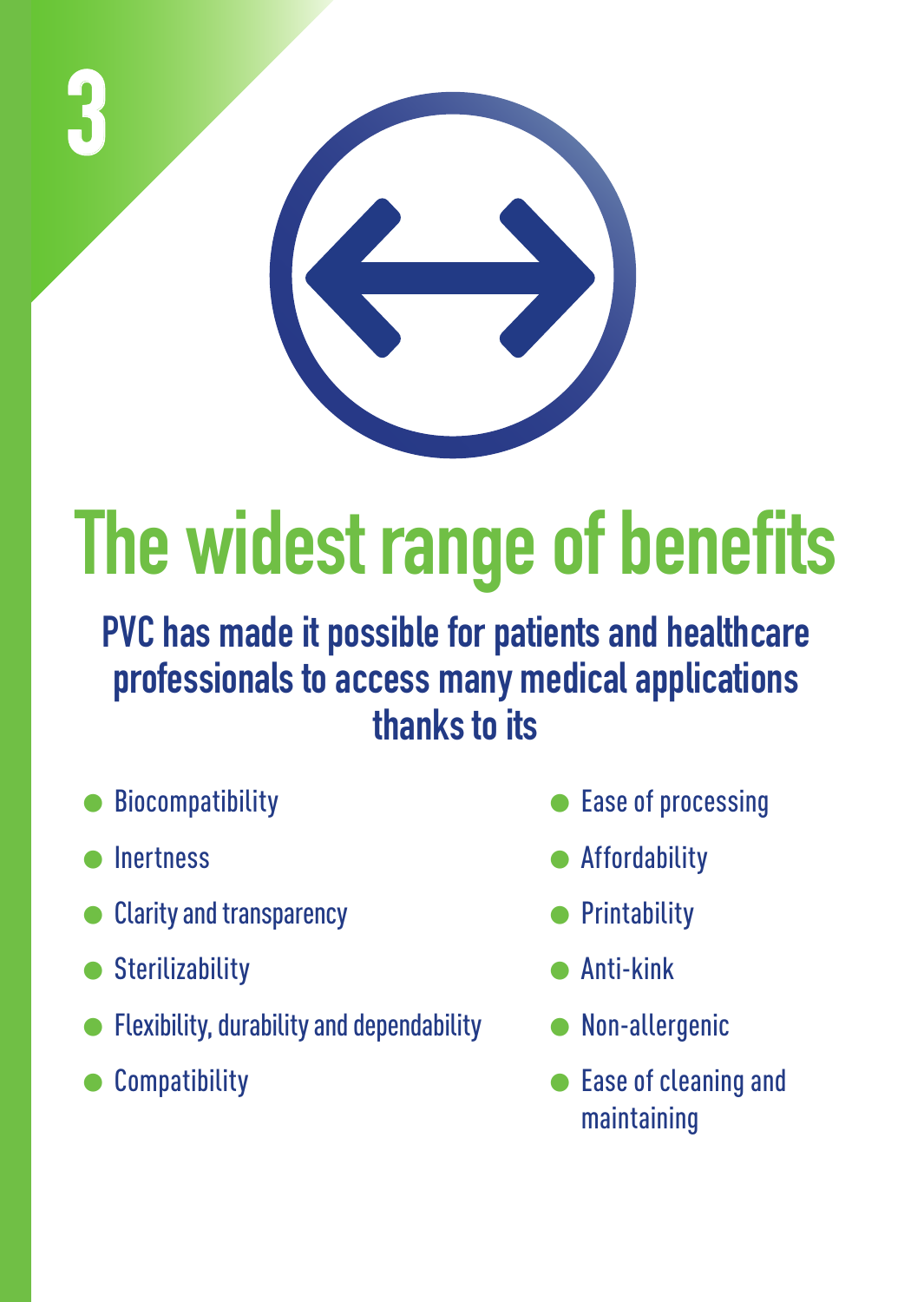



### **The best value for money in healthcare**

#### **None of the alternatives to PVC in healthcare offer the same price-performance ratio**

- $\bullet$  The cost of replacing PVC medical devices with alternative materials would equate an annual increase of €300 million per year for the European healthcare industry \*
- PVC flooring offers both the lowest initial cost and the lowest cost of ownership compared to some alternative materials over their entire lifetime \*\*

\* The Economic Benefits of Polyvinyl Chloride in the United States and Canada, Whitfield & Associates, December 2008, **[link](http://www.pvc.org/upload/documents/The_Economics_of_PVC.pdf)** \*\* PVC products competitiveness, A total cost of ownership approach (TCO), Prof. Alessandro Marangoni, 2011, **[link](http://www.pvc.org/upload/documents/TCO_ppt_ProfMarangoni.pdf)**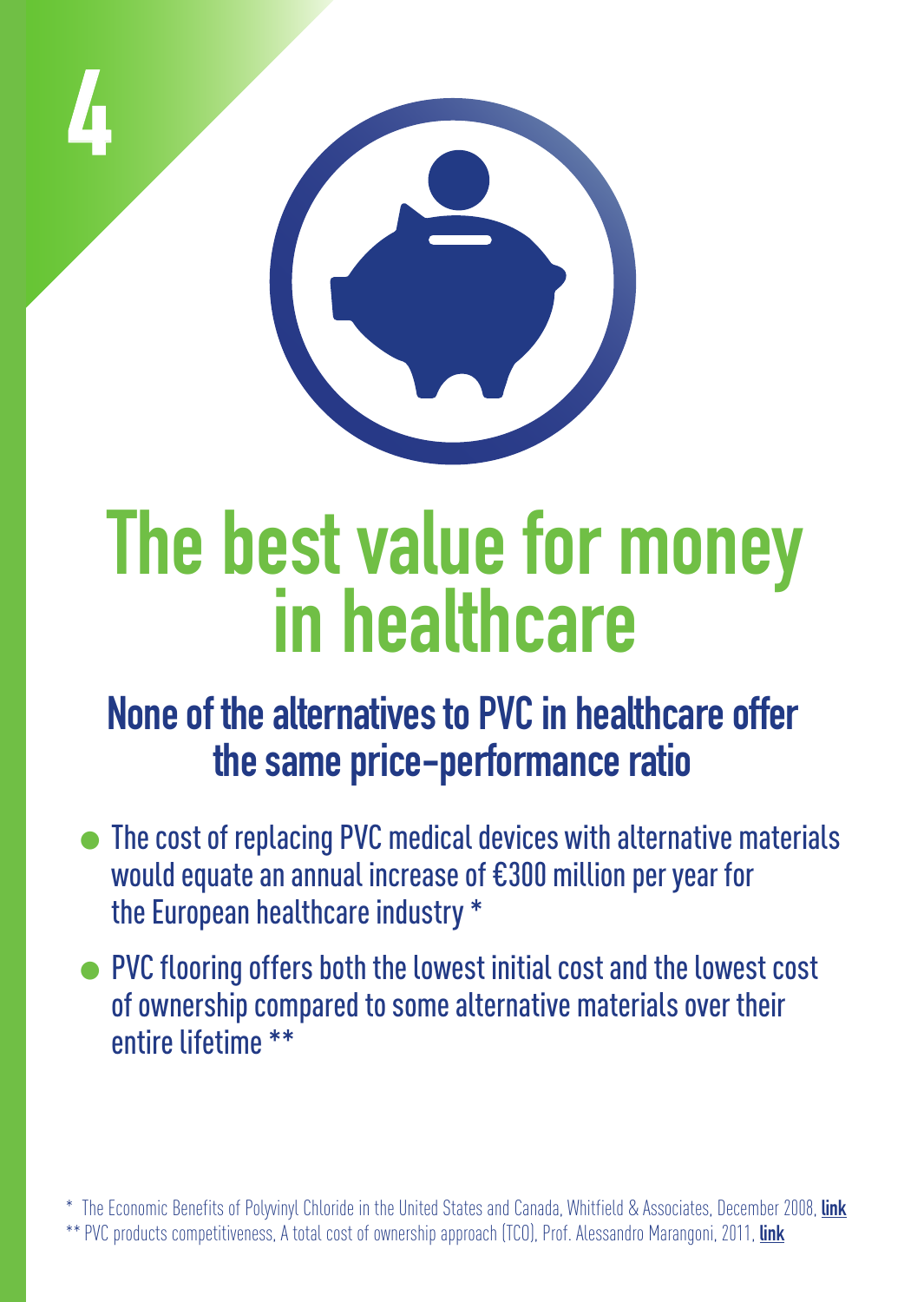



### **Limitless design capabilities**

#### **There are almost infinite design options with PVC**

- 1Complex medical devices made from PVC are simply not achievable in any other single polymer
- 1Thanks to PVC's excellent bonding and sealing properties medical equipment manufacturers can easily bond medical plastic components, thus allowing for sophisticated medical equipment
- $\bullet$  Vinyl allows architects free rein in and around the hospital including in flooring, ceiling and wall covering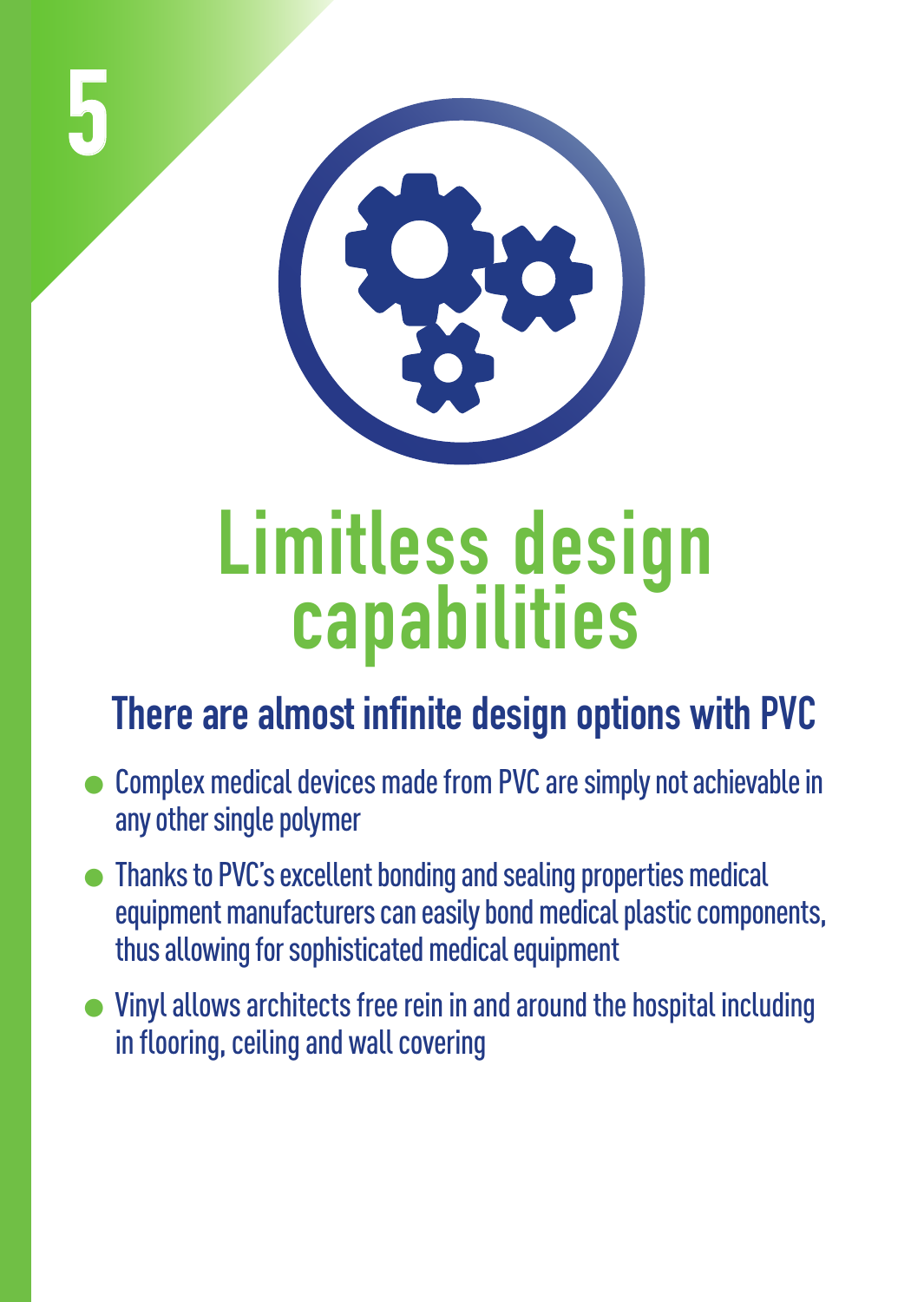



### **Low carbon footprint**

**The magnitude of CO2 emissions for PVC from**  extraction of raw materials to production of the finished **resin is comparatively low. PVC's footprint is equivalent to that of a box of cereals and recycled PVC has an even lower carbon footprint \***

- $R$  Recycled PVC =  $0.3$ **Kg** CO<sub>2equiv</sub>
- $PVC = 1.9$ Kg $CO_{2$ <sub>Pquiv</sub>  $=$  Frosties (cereals)
- $\overline{\phantom{a}}$  Stainless steel = **6Kg** CO<sub>2equiv</sub>
- $-$  Aluminium =  $10Kg$  CO<sub>2equiv</sub>

\* Value based on mass (1Kg) of product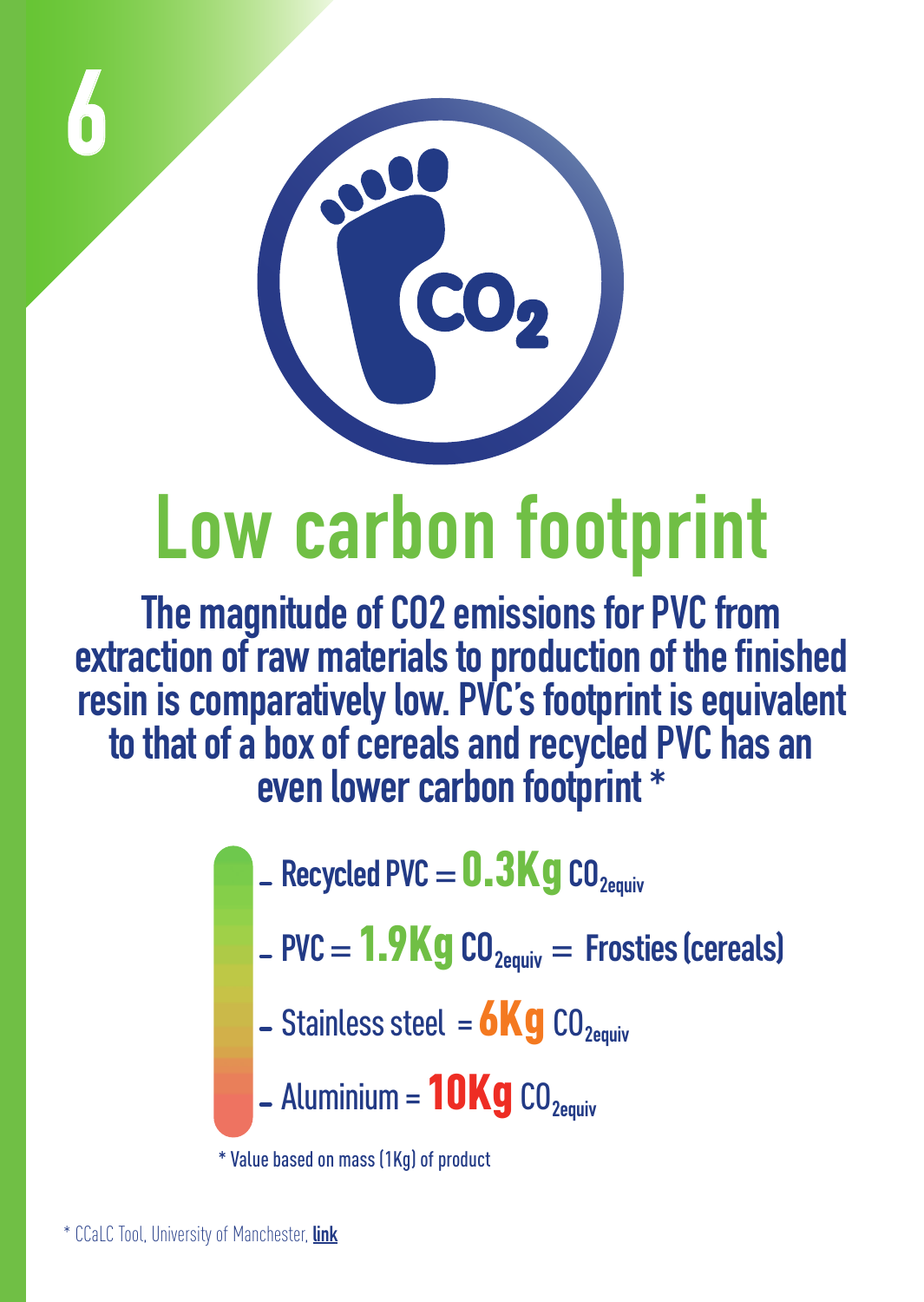

## **Continuous innovation**

**Companies within the PVC value chain have invested in research and innovation and have progressively made available a wide range of plasticisers, such as:**

| $\bullet$ Deht  | $\bullet$ ATBC |
|-----------------|----------------|
| $\bullet$ DINCH | $\bullet$ TOTM |

**ninp** 

And many more...

**These are used in a variety of medical applications allowing healthcare professionals to benefit from PVC's unique properties and performances.**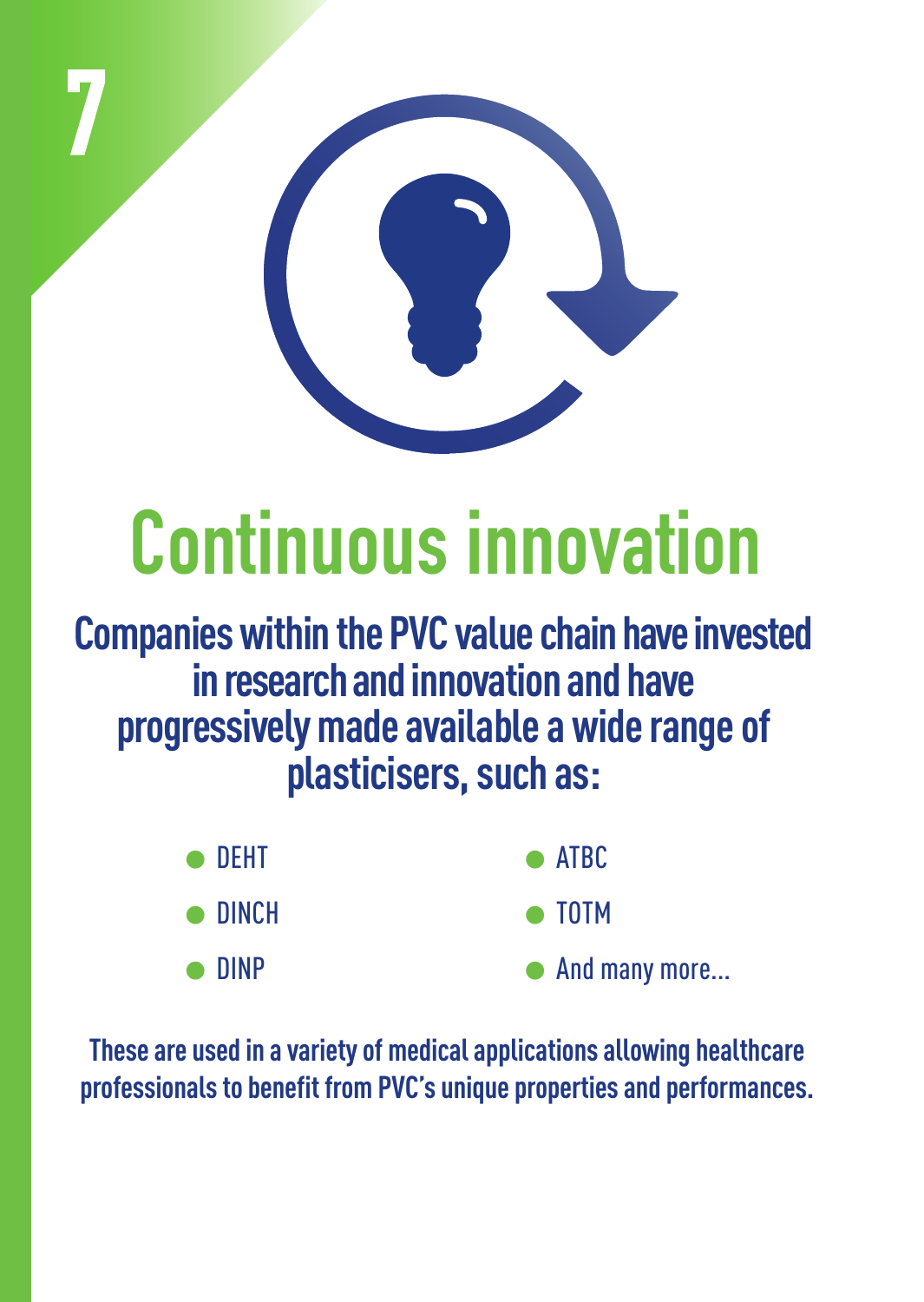

**8**

### **Less fossil fuel**

43% oil/natural gas 57% salt Vinyl **+ = ...than all other commodity plastics**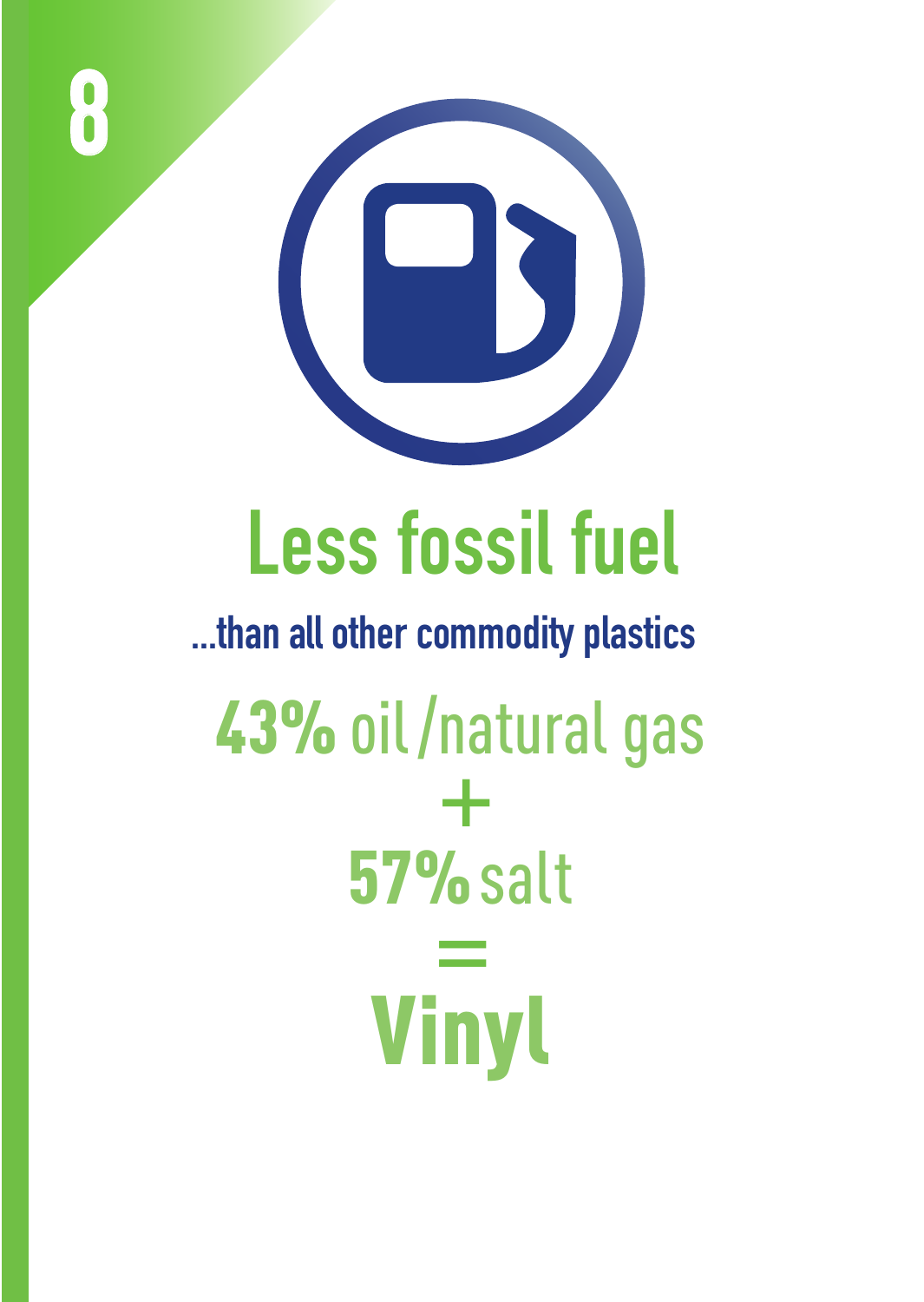

#### **Through VinylPlus, the PVC industry has developed numerous recycling schemes including in the healthcare sector**

- A total of 474,411 tonnes of PVC, including flooring, was recycled across 16 European countries in 2014 \*
- Following the success of recycling certain PVC medical devices in Australia, PVC recycling schemes are now a reality in the UK \*\*

\*\* RECOMED Project factsheet, 2015, **[link](http://pvcmed.org/wp-content/uploads/2015/05/RECOMED_case_study_PRINT.pdf)**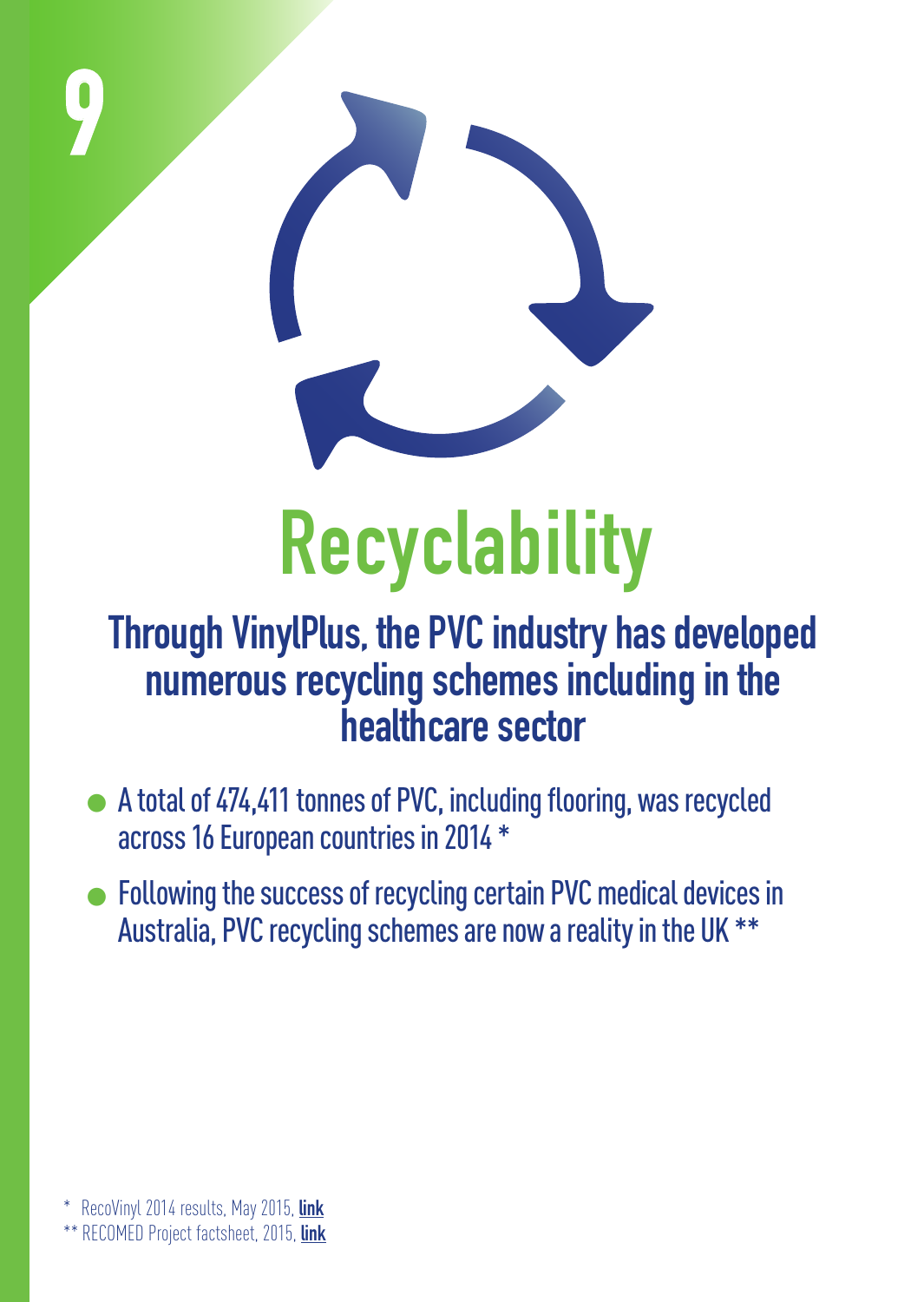### **Less Primary Less primary Energy energy**

**10**

**10**

#### **...than all other commodity plastics**